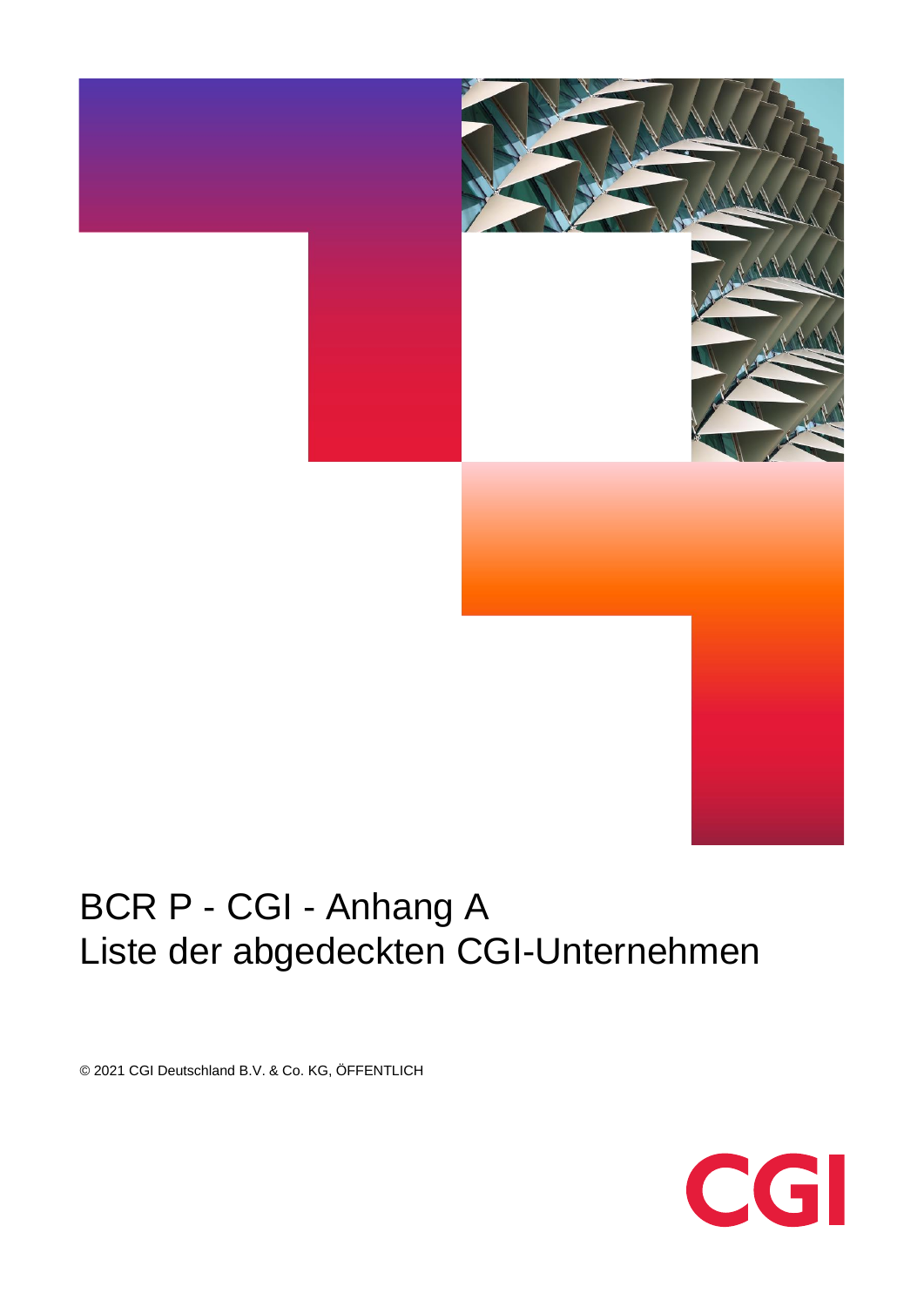Diese Liste kann von Zeit zu Zeit aktualisiert werden.

| <b>CGI Unternehmen</b>                                                                                      | <b>Sitz</b>                                                                                                            | Eintragungs-<br>/Registrierungs-<br>nummern |
|-------------------------------------------------------------------------------------------------------------|------------------------------------------------------------------------------------------------------------------------|---------------------------------------------|
| <b>CGI Information Systems and</b><br><b>Management Consultants</b><br>(Australia) International Pty<br>Ltd | Level 61, Governor Phillip Tower, 1 Farrer Place,<br>Sydney NSW 2000, Australia                                        | 099 702 039                                 |
| <b>CGI Information Systems and</b><br><b>Management Consultants</b><br>(Australia) Pty Ltd                  | Level 61, Governor Phillip Tower, 1 Farrer Place,<br>Sydney NSW 2000, Australia                                        | 003 828 537                                 |
| <b>CGI Technologies and</b><br><b>Solutions Australia Pty</b><br>Limited                                    | Governor Phillip Tower, Level 61, 1 Farrer Place,<br>Sydney, NSW 2000, Australia                                       | 001 260 699                                 |
| <b>CGI Belgium NV</b>                                                                                       | Vuurberg - Airport Plaza, Building C Kyoto,<br>Leonardo Da Vincilaan 19, 1831 Diegem, Belgium                          | 0441.137.687                                |
| <b>CGI America do Sul Soluções</b><br>de Tecnologia, Ltda                                                   | Avenida Presidente Castelo Branco, no. 77, Cidade<br>de Mogi des Cruzes, Estado de São Paulo, CEP<br>08820-460, Brazil | 03.028.280/0001-34                          |
| <b>CGI Bulgaria EOOD</b>                                                                                    | 17a Tvardishki Prohod Street, Sofia 1404, Bulgaria                                                                     | 20751/2007                                  |
| Agence de recouvrement<br><b>Solutions Inc. / Collection</b><br><b>Agency Solutions Inc.</b>                | 1350 René-Lévesque Blvd. West, 25th Floor,<br>Montreal, Quebec, Canada, H3G 1T4                                        | 1171167233                                  |
| <b>CDSL Canada Limited</b>                                                                                  | 1900 Albert Street, Regina, Saskatchewan, Canada,<br><b>S4P 4K8</b>                                                    | 3085759                                     |
| Centre de Services de Paie<br><b>CGI Inc. / CGI Payroll</b><br><b>Services Center Inc.</b>                  | 1350 René-Lévesque Blvd. West, 25th Floor,<br>Montreal, Quebec, Canada, H3G 1T4                                        | 1149937360                                  |
| CGI Inc.                                                                                                    | 1350 René-Lévesque Blvd West, 25th floor,<br>Montreal, Quebec, Canada, H3G 1T4                                         | 1142478016                                  |
| <b>CGI Information Systems and</b><br><b>Management Consultants Inc.</b>                                    | 150 Commerce Valley Drive West, Markham,<br>Ontario, Canada, L3T 7Z3                                                   | 8303894                                     |
| <b>Conseillers en gestion et</b><br>informatique CGI Inc.                                                   | 1350 René-Lévesque Blvd. West, 25th Floor,<br>Montreal, Quebec, Canada, H3G 1T4                                        | 1160358728                                  |
| Facilité Informatique Canada<br>Inc.                                                                        | 1350 René-Lévesque Blvd. West, 25th Floor,<br>Montreal, Quebec, Canada, H3G 1T4                                        | 1140727687                                  |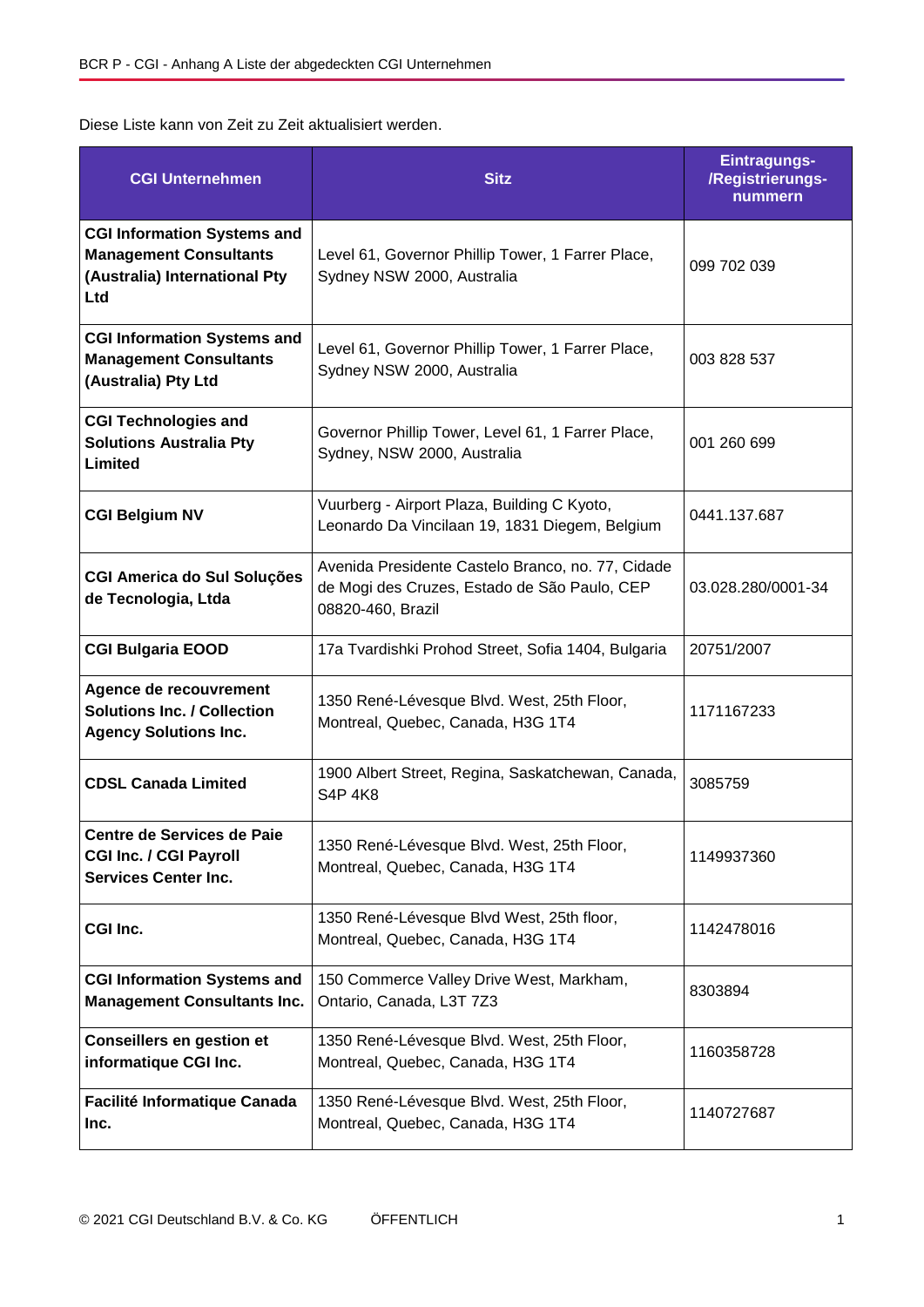| <b>CGI Unternehmen</b>                                                                        | <b>Sitz</b>                                                                                   | Eintragungs-<br>/Registrierungs-<br>nummern |
|-----------------------------------------------------------------------------------------------|-----------------------------------------------------------------------------------------------|---------------------------------------------|
| <b>CGI IT Czech Republic s.r.o.</b>                                                           | Laurinova 2800/4, Praha 5, Stodůlky, 15500, Czech<br>Republic                                 | 624 12 388                                  |
| <b>CGI Danmark A/S</b>                                                                        | Lautruphøj 10, Ballerup 2750, Denmark                                                         | 63 89 08 12                                 |
| <b>AS CGI Eesti</b>                                                                           | A. H. Tammsaare tee 47, Kristiine district, Tallinn<br>city, Harju county, 11316, Estonia     | 10006966                                    |
| <b>CGI Suomi Oy</b>                                                                           | Garverigranden 2, 00380 Helsinki, Finland                                                     | 0357502-9                                   |
| <b>CGI France SAS</b>                                                                         | Immeuble CB 16, 17 Place des Reflets, 92400<br>Courbevoie, France                             | B 702 042 755                               |
| <b>CGI France Défense et Spatial</b><br><b>SAS</b>                                            | 6, Allée des Comètes, Parc de Magudas, Le Haillan,<br>France, 33185                           | 877605477                                   |
| <b>CGI Deutschland B.V. &amp; Co.</b><br>KG                                                   | Leinfelder Str. 60, 70771 Leinfelden-Echterdingen,<br>Germany                                 | HRA 732235                                  |
| <b>CGI Technologies and</b><br><b>Solutions Hong King Limited</b>                             | 979 King's Road, 3802-06, 38/F One Taikoo Place<br>Quarry Bay, Hong Kong                      | 129835                                      |
| <b>CGI IT Consulting Hungary</b><br>Kft.                                                      | Tartsay Vilmos utca 3, H-1126 Budapest, Hungary                                               | CG 01-09-700817                             |
| <b>CGI Information Systems and</b><br><b>Management Consultants</b><br><b>Private Limited</b> | E.City Tower 2, No. 95/1 & 95/2, Electronic City<br>Phase I (West), Bangalore, 560 100, India | 08-19138                                    |
| <b>CGI Italia S.R.L.</b>                                                                      | Viale Abruzzi n. 94 - 20131 Milano, Italy                                                     | 1630231                                     |
| <b>SIA Acando Latvia</b>                                                                      | G.Astras 8b, Business Center, ASTRAS BIROJI, 6th<br>Fl. Riga Latvia LV-1082                   | 40003819948                                 |
| <b>SIA CGI IT Latvia</b>                                                                      | G.Astras 8b, Business center ASTRAS BIROJI, 6th<br>Fl. Riga Latvia LV-1082                    | 40003547722                                 |
| <b>CGI Lithuania, UAB</b>                                                                     | Vilniaus m. sav. Vilniaus m. Perkunkiemo g. 4a,<br>Lithuania                                  | 210316340                                   |
| <b>Mebius IT Vilnius UAB</b>                                                                  | Perkunkiemio g. 4A Vilnus lithuania                                                           | 111820666                                   |
| <b>CGI Luxembourg S.A.</b>                                                                    | 7, Zone d'Activité Bourmicht, L-8070 Bertrange,<br>Luxembourg                                 | B35212                                      |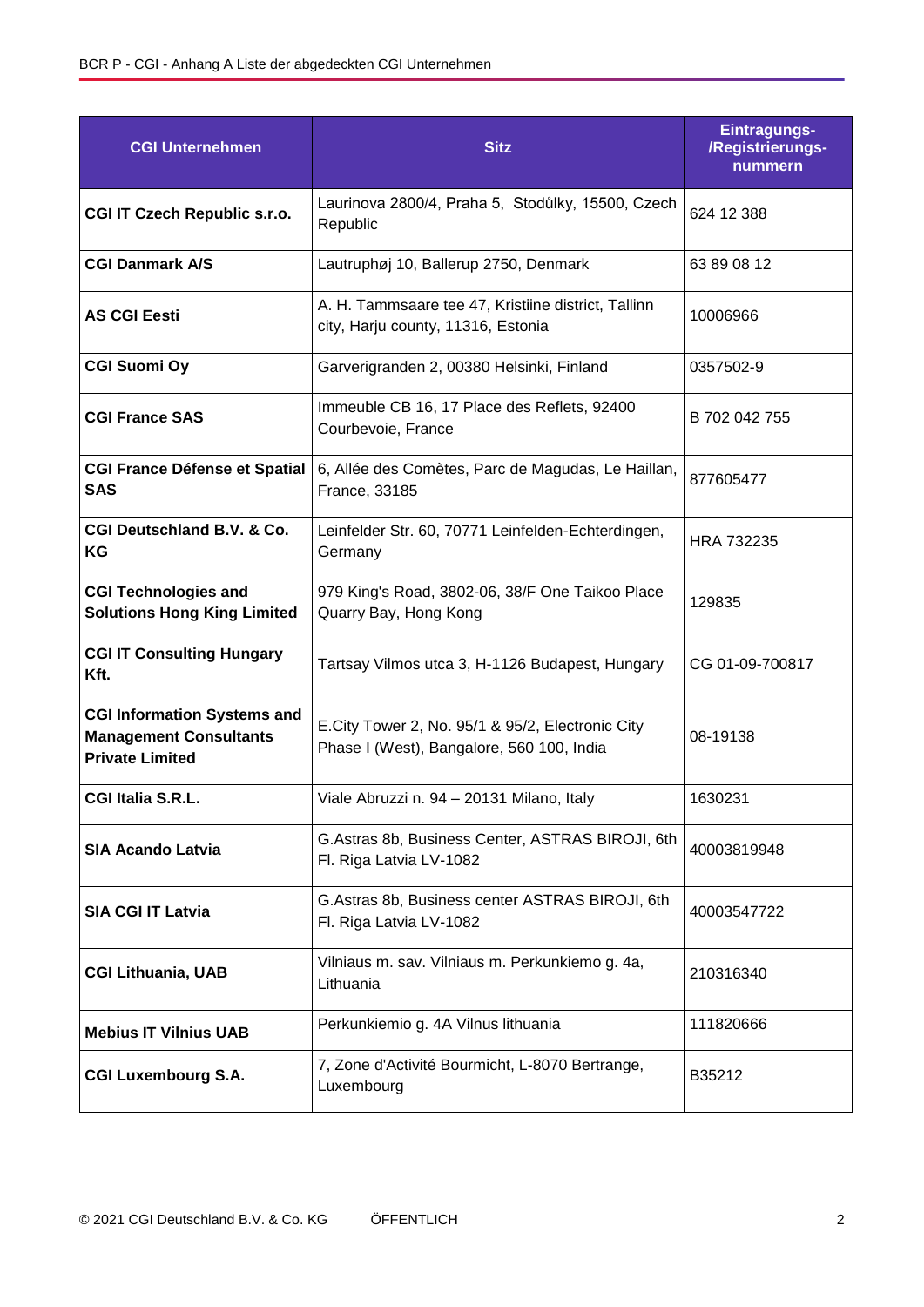| <b>CGI Unternehmen</b>                                                                     | <b>Sitz</b>                                                                                                                | Eintragungs-<br>/Registrierungs-<br>nummern |
|--------------------------------------------------------------------------------------------|----------------------------------------------------------------------------------------------------------------------------|---------------------------------------------|
| <b>CGI IT Consulting Sdn Bhd</b>                                                           | Level 21, Suite 21.01, The Gardens South Tower,<br>Mid Valley City, Lingkaran Syed Putra, 59200, Kuala<br>Lumpur, Malaysia | 149755-X                                    |
| <b>CGI Technologies and</b><br>Solutions México, S.A. de<br>C.V.                           | Gabriel Mancera 1041, Colonia del valle, Mexico,<br>DF 03100                                                               | 38451                                       |
| <b>CGI Technologies et</b><br><b>Solutions Maroc SAS</b>                                   | Casablanca Nearshore Park, 1100 - Boulevard El<br>Qods Quartier Sidi Maârouf, Casablanca, Morocco                          | 147671                                      |
| <b>CGI Nederland BV</b>                                                                    | George Hintzenweg 89, 3068 AX, Rotterdam, The<br>Netherlands                                                               | 33136004                                    |
| <b>CGI Norge AS</b>                                                                        | Grenseveien 86, Postboks 6432, Etterstad, Oslo,<br>Norway, 0605                                                            | 919 562 390                                 |
| <b>September Business</b><br><b>Intelligence AS</b>                                        | Tordenskioldsgate 8-10 Oslo Norway 0160                                                                                    | 995855925                                   |
| <b>CGI (Philippines) Inc.</b>                                                              | 2nd Floor, One World Square Building, Upper<br>McKinley Hill, Taguig City, 1634, Philippines                               | CS200703650                                 |
| <b>CGI IT UK Limited Inc. (ROHQ</b><br>of CGI IT UK Limited -<br><b>Philippines)</b>       | 2nd Floor, One World Square Building, Upper<br>McKinley Hill Taguig City Philippines 1634                                  | FS200708082                                 |
| <b>CGI Information Systems and</b><br><b>Management Consultants</b><br>(Polska) Sp. Z.o.o. | Saski Crescent, 5th Floor, ul. Krolewska 16,<br>Warsaw 00-103, Poland                                                      | KRS 0000078664                              |
| <b>CGITI Portugal, SA</b>                                                                  | Av José Malhoa 16-A, 5°, 1070-159 Lisboa,<br>Portugal                                                                      | 502 605 731                                 |
| CGITI II Serviços, Lda.                                                                    | 13 Rua Norberto de Oliveira, Odivelas Portugal<br>2675-416                                                                 | 501 136 886                                 |
| Edinfor Imóveis S.A.                                                                       | 13 Rua Norberto de Oliveira Odivelas Portugal<br>2675-416                                                                  | 500 076 278                                 |
| Si-Proc, A.C.E.                                                                            | 16A Av José Malhoa 5° Lisboa Portugal 1070-159                                                                             | 510 348 084                                 |
| <b>CGI IT Romania s.r.l.</b>                                                               | 15D Sos. Orhideelor, The Bridge - Phase I/Building<br>A, 1st Floor, 6th District, Bucharest, Romania                       | J40/6425/2008                               |
| <b>CGI IT Consulting Pte Ltd</b>                                                           | 8 Marina Boulevard, #05-02, Marina Bay Financial<br>Centre, Singapore (018981)                                             | 199002386G                                  |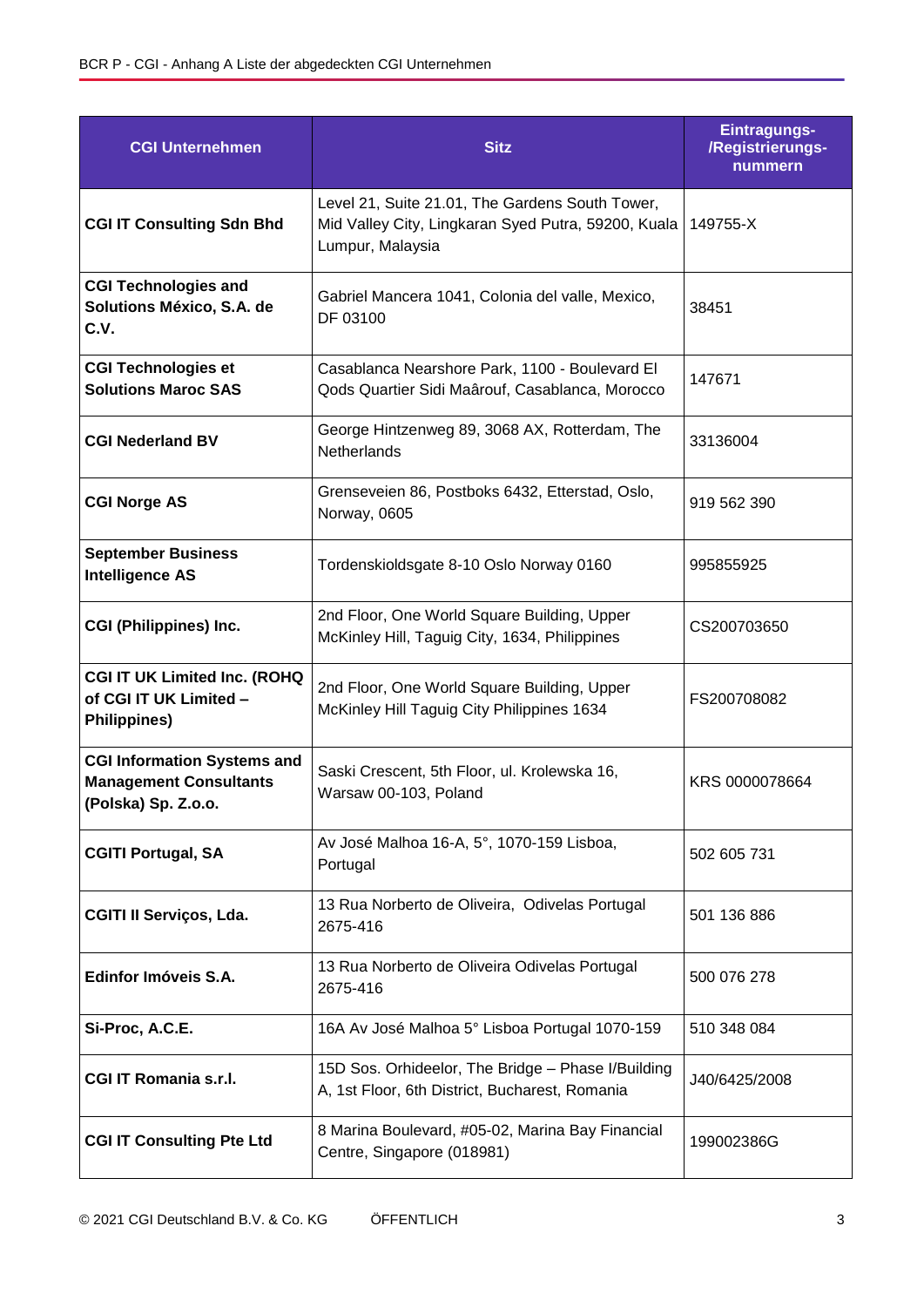| <b>CGI Unternehmen</b>                                                                  | <b>Sitz</b>                                                                  | Eintragungs-<br>/Registrierungs-<br>nummern |
|-----------------------------------------------------------------------------------------|------------------------------------------------------------------------------|---------------------------------------------|
| <b>CGI Slovakia s.r.o.</b>                                                              | Suché Mýto 1, 811 03 Bratislava, Slovakia                                    | 35 76 02 73                                 |
| <b>CGI Information Technology</b><br><b>Solutions Proprietary Limited</b>               | Wanderers Office Park, 52 Corlett Drive Illovo<br>Gauteng South Africa 2196  | 2010/020046/07                              |
| <b>CGI Information Systems and</b><br><b>Management Consultants</b><br><b>Espana SA</b> | 10 Avenida de Manoteras Madrid Spain 28050                                   | A-81154197                                  |
| <b>CGI Sverige AB</b>                                                                   | Torshamnsgatan 24, 164 98 Stockholm, Sweden                                  | 556337-2191                                 |
| <b>CGI Suisse Sàrl</b>                                                                  | c/o Wealthings S.A., 34, chemin Frank-Thomas 34,<br>1208 Genève, Switzerland | CHE-187.341.389                             |
| <b>CGI IT UK Limited</b>                                                                | 14th Floor, 20 Fenchurch Street, London, EC3M<br>3BY, United Kingdom         | 947968                                      |
| <b>Scisys UK Limited</b>                                                                | 14th Floor, 20 Fenchurch Street, London, EC3M<br>3BY, United Kingdom         | 04373530                                    |
| <b>Accounts Receivable</b><br><b>Automated Solutions Inc.</b>                           | 2711 Centerville Road, Suite 400, Wilmington,<br>Delaware, 19808 USA         | 4698210                                     |
| <b>CGI Information Systems and</b><br><b>Management Consultants</b><br>(New York) Inc.  | 80 State Street, Albany, NY, 12207-2543, USA                                 | 3245199                                     |
| <b>CGI Technologies and</b><br><b>Solutions Inc.</b>                                    | 2711 Centerville Road, Wilmington, Delaware, USA,<br>19808                   | 742005                                      |